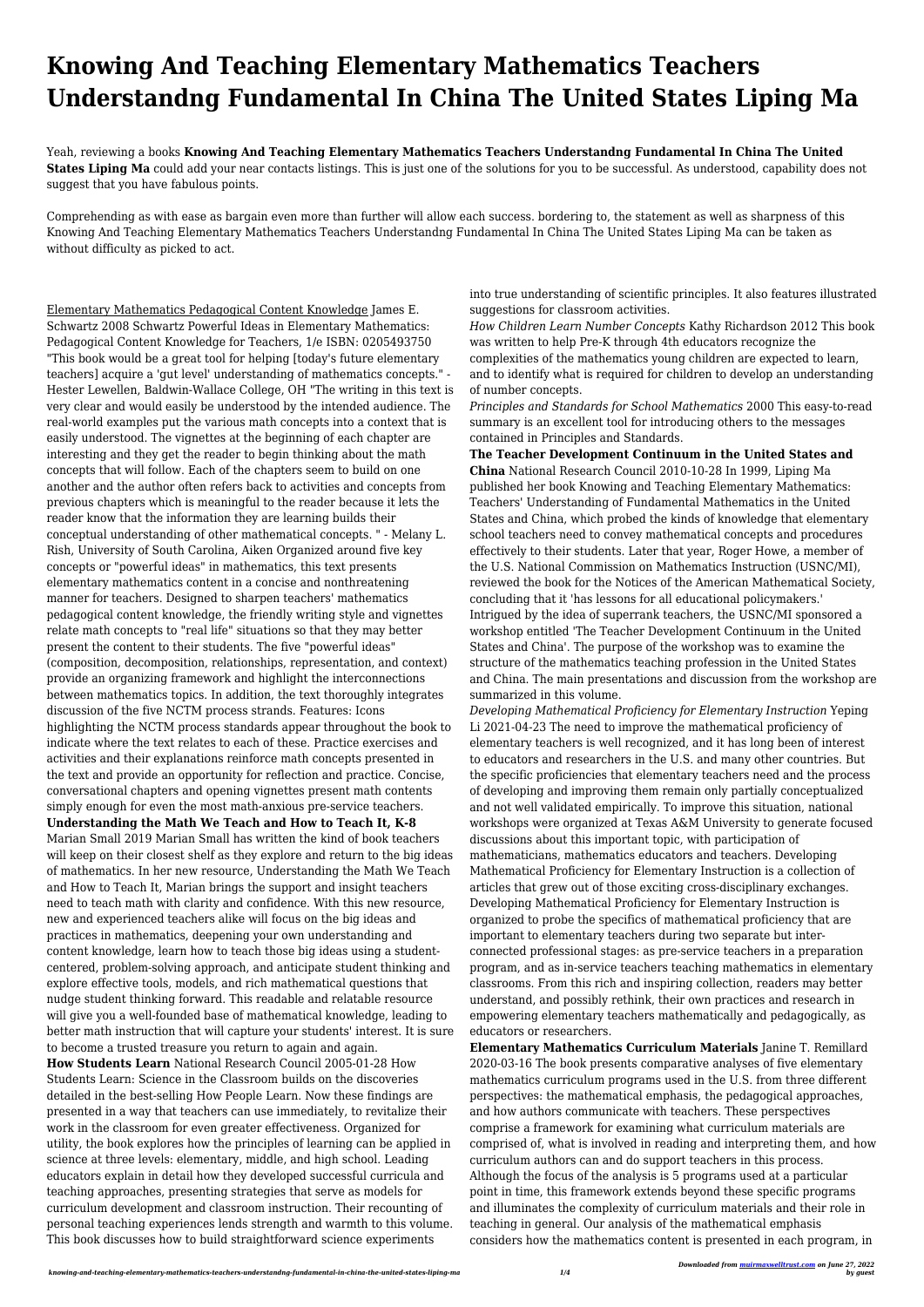terms of sequencing, the nature of mathematical tasks (cognitive demand and ongoing practice), and the way representations are used. Our analysis of the pedagogical approach examines explicit and implicit messages about how students should interact with mathematics, one another, the teacher, and the textbook around these mathematical ideas, as well as the role of the teacher. In order to examine how curriculum authors support teachers, we analyze how they communicate with teachers and what they communicate about, including the underlying mathematics, noticing student thinking, and rationale for design elements. The volume includes a chapter on curriculum design decisions based on interviews with curriculum authors.

Knowing and Teaching Elementary Mathematics Liping Ma 2010-03-26 Studies of teachers in the U.S. often document insufficient subject matter knowledge in mathematics. Yet, these studies give few examples of the knowledge teachers need to support teaching, particularly the kind of teaching demanded by recent reforms in mathematics education. Knowing and Teaching Elementary Mathematics describes the nature and development of the knowledge that elementary teachers need to become accomplished mathematics teachers, and suggests why such knowledge seems more common in China than in the United States, despite the fact that Chinese teachers have less formal education than their U.S. counterparts. The anniversary edition of this bestselling volume includes the original studies that compare U.S and Chinese elementary school teachers' mathematical understanding and offers a powerful framework for grasping the mathematical content necessary to understand and develop the thinking of school children. Highlighting notable changes in the field and the author's work, this new edition includes an updated preface, introduction, and key journal articles that frame and contextualize this seminal work.

**Values and Valuing in Mathematics Education** Philip Clarkson 2019-04-24 This engaging open access book discusses how a values and valuing perspective can facilitate a more effective mathematics pedagogical experience, and allows readers to explore multiple applications of the values perspective across different education systems. It also clearly shows that teaching mathematics involves not only reasoning and feelings, but also students' interactions with their cultural setting and each other. The book brings together the work of world leaders and new thinkers in mathematics educational research to improve the learning and teaching of mathematics. Addressing themes such as discovering hidden cultural values, a multicultural society and methodological issues in the investigation of values in mathematics, it stimulates readers to consider these topics in cross-cultural ways, and offers suggestions for research and classroom practice. It is a valuable resource for scholars of mathematics education, from early childhood through to higher education and an inspiring read for all mathematics teachers.

**Keep Talking** Friederike Klippel 1984 This practical book contains over 100 different speaking exercises, including interviews, guessing games, problem solving, role play and story telling with accompanying photocopiable worksheets.

**Making Sense** James Hiebert 1997 This book presents several key principles for teaching mathematics for understanding that you can use to reflect on your own teaching, make more informed decisions, and develop more effective systems of instruction.

**Vision in Elementary Mathematics** W. W. Sawyer 2012-09-26 Surefire techniques of visualizing, dramatizing, and analyzing numbers promise to attract and retain students' attention and understanding. Topics include basic multiplication and division, algebra, word problems, graphs, negative numbers, fractions, many other practical applications of elementary mathematics. 1964 ed. Answers to Problems. **Knowing and Learning Mathematics for Teaching** National Research Council 2001-02-25 There are many questions about the mathematical preparation teachers need. Recent recommendations from a variety of sources state that reforming teacher preparation in postsecondary institutions is central in providing quality mathematics education to all students. The Mathematics Teacher Preparation Content Workshop examined this problem by considering two central questions: What is the mathematical knowledge teachers need to know in order to teach well? How can teachers develop the mathematical knowledge they need to teach well? The Workshop activities focused on using actual acts of teaching such as examining student work, designing tasks, or posing questions, as a medium for teacher learning. The Workshop proceedings, Knowing and Learning Mathematics for Teaching, is a collection of the papers presented, the activities, and plenary sessions that took place. Elementary Mathematics Specialists Maggie McGatha 2017

*Understanding Numbers in Elementary School Mathematics* Hung-Hsi Wu 2011 This is a textbook for pre-service elementary school teachers and for current teachers who are taking professional development courses. By emphasizing the precision of mathematics, the exposition achieves a logical and coherent account of school mathematics at the appropriate level for the readership. Wu provides a comprehensive treatment of all the standard topics about numbers in the school mathematics curriculum: whole numbers, fractions, and rational numbers. Assuming no previous knowledge of mathematics, the presentation develops the basic facts about numbers from the beginning and thoroughly covers the subject matter for grades K through 7. Every single assertion is established in the context of elementary school mathematics in a manner that is completely consistent with the basic requirements of mathematics. While it is a textbook for pre-service elementary teachers, it is also a reference book that school teachers can refer to for explanations of well-known but hitherto unexplained facts. For example, the sometimes-puzzling concepts of percent, ratio, and rate are each given a treatment that is down to earth and devoid of mysticism. The fact that a negative times a negative is a positive is explained in a leisurely and comprehensible fashion.

**Knowing and Teaching Elementary Mathematics** Liping Ma 2010-03-26 Studies of teachers in the U.S. often document insufficient subject matter knowledge in mathematics. Yet, these studies give few examples of the knowledge teachers need to support teaching, particularly the kind of teaching demanded by recent reforms in mathematics education. Knowing and Teaching Elementary Mathematics describes the nature and development of the knowledge that elementary teachers need to become accomplished mathematics teachers, and suggests why such knowledge seems more common in China than in the United States, despite the fact that Chinese teachers have less formal education than their U.S. counterparts. The anniversary edition of this bestselling volume includes the original studies that compare U.S and Chinese elementary school teachers' mathematical understanding and offers a powerful framework for grasping the mathematical content necessary to understand and develop the thinking of school children. Highlighting notable changes in the field and the author's work, this new edition includes an updated preface, introduction, and key journal articles that frame and contextualize this seminal work.

**Common Mistakes in Teaching Elementary Math—And How to Avoid Them** Fuchang Liu 2017-03-27 Learn the most effective ways to teach elementary math, no matter how much experience you have with the subject. In this book, Fuchang Liu takes you through many common mistakes in math instruction and explains the misunderstandings behind them. He points out practices that should be avoided, helping you to adjust your lessons so that all students can achieve success. You'll discover how to... - Increase your confidence with core math principles and reasoning - Set your students on the path toward eventually developing more complex math skills - Improve student achievement by approaching problems in logical yet creative ways - Overcome common challenges faced by students and teachers - Teach problem solving for different learning styles Every chapter reconsiders well-established ways of teaching all areas of elementary math, from addition and subtraction to statistics and graphs. Helpful examples and tips are scattered throughout the book, offering revisions to the way these topics are often presented in the classroom. Also included are group study ideas for principals and instructional coaches so your school or district can work on the book together. With this practical guide, you'll be ready to help students truly develop their math understanding. **Guided Math Workshop** Laney Sammons 2017-03-01 This must-have resource helps teachers successfully plan, organize, implement, and manage Guided Math Workshop. It provides practical strategies for structure and implementation to allow time for teachers to conduct small-group lessons and math conferences to target student needs. The tested resources and strategies for organization and management help to promote student independence and provide opportunities for ongoing practice of previously mastered concepts and skills. With sample workstations and mathematical tasks and problems for a variety of grade levels, this guide is sure to provide the information that teachers need to minimize preparation time and meet the needs of all students. **One Size Fits Few** Susan Ohanian 1999 Susan Ohanian recounts her quest to make sense of the Standards educational movement. Mathematics Content for Elementary Teachers Douglas K. Brumbaugh 2004-09-22 THE book for elementary education mathematics content courses! Designed to help prospective teachers of elementary school mathematics learn content beyond the rote level, this text stimulates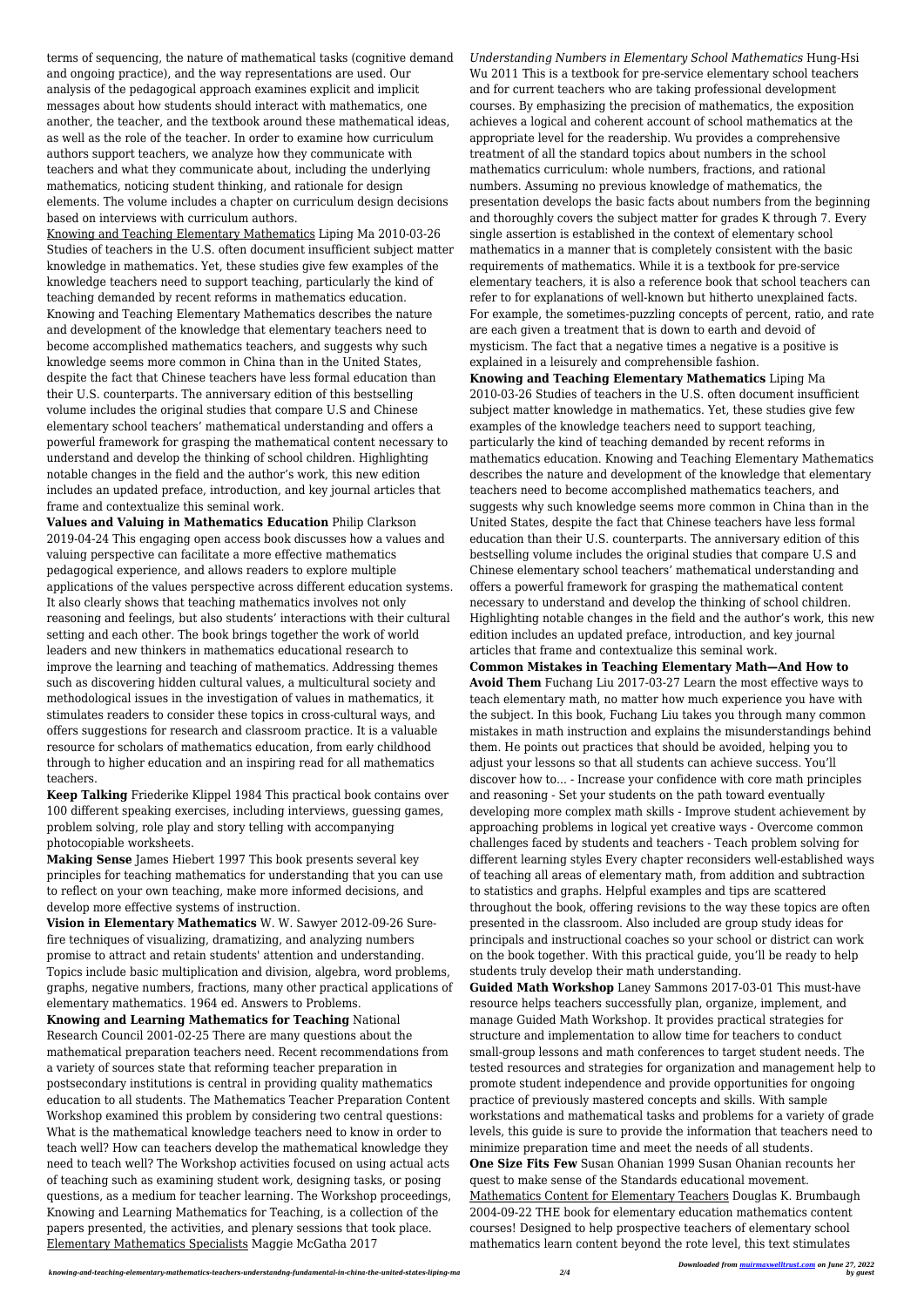readers to think beyond just getting the problem right and fosters their development into thoughtful, reflective, self-motivated, life-long learners. It stresses the what and why of elementary school mathematics content. Hints are provided about how to teach the content but this is mostly left to courses and texts that are dedicated to that purpose. The text is organized around the National Council for Teachers of Mathematics' Principles and Standards for School Mathematics. The Standards dictate the basic sections of the text. Within each section, appropriate specific topics are developed, intertwined with technology, problem solving, assessment, equity issues, planning, teaching skills, use of manipulatives, sequencing, and much more. In addition, major focal points of the Standards are emphasized throughout: effective teachers of mathematics should be able to motivate all students to learn, should understand the developmental levels of how children learn, should concentrate on what children need to become active participants in the learning environment, and should be engaged in ongoing investigations of new mathematical concepts and teaching strategies. Mathematics Content for Elementary Teachers is based on several fundamental premises: \*The focus of mathematics education should be on the process, not the answer. \*Elementary teachers should know the mathematics content they are teaching, know more than the content they are teaching, and teach from the overflow of knowledge. \*It is important for teachers to be flexible in allowing students to use different procedures--teaching from the "overflow of knowledge" implies knowing how to do a given operation more than one way and being willing to examine many different ways. \*Teachers need to learn to carefully cover the topics to be taught, to reflect upon them, and to be able to organize them. To help prospective elementary teachers concentrate on the mathematics content they will be expected to teach and begin to build the foundation for the methods they will use, this text includes only elementary mathematics content and does not address middle school concepts. Pedagogical features: \*The text is organized according to NCTM Standards. \*An informal writing style speaks directly to readers and is geared to pre-service teachers. \*Focus is given to multiple methods of problem solving at four developmental levels. \*Questions, exercises, and activities are interspersed throughout each section rather than gathered at the end of each chapter. \*Complete solutions for exercises are provided.

Teacher Noticing: Bridging and Broadening Perspectives, Contexts, and Frameworks Edna O. Schack 2017-05-16 This book reflects on the continuing development of teacher noticing through an exploration of the latest research. The authors and editors seek to clarify the construct of teacher noticing and its related branches and respond to challenges brought forth in earlier research. The authors also investigate teacher noticing in multiple contexts and frameworks, including mathematics, science, international venues, and various age groups.

A Practical Guide to Teaching Mathematics in the Secondary School Clare Lee 2013 A Practical Guide to Teaching Mathematics in the Secondary School offers straightforward advice, inspiration and support for mathematics teachers whether in training or newly qualified. Based on the best research and practice available, it offers a wide range of tried and tested approaches that succeed in secondary classrooms. Each chapter contains a wealth of tasks and ideas that allow teachers to reflect on the approaches and make plans for using them in their own classrooms, and offers ideas for lesson plans, learning activities and suggested further reading and development. Illustrated throughout with case studies and practical insights from classroom observations and experience, this book covers key aspects of mathematics teaching, including: managing the class and learning environment; teaching the topics of mathematics; encouraging mathematical thinking; choosing and using resources; using multi-media technology; assessing work in mathematics. A Practical Guide to Teaching Mathematics in the Secondary School is an essential companion to the core textbook Learning to Teach Mathematics in the Secondary School. Written by expert professionals, it supports you in your development of imaginative and effective lessons on a variety of curriculum topics in different teaching situations. **Helping Children Learn Mathematics** National Research Council 2002-07-31 Results from national and international assessments indicate that school children in the United States are not learning mathematics well enough. Many students cannot correctly apply computational algorithms to solve problems. Their understanding and use of decimals and fractions are especially weak. Indeed, helping all children succeed in mathematics is an imperative national goal. However, for our youth to succeed, we need to change how wea<sup> $\epsilon$ </sup> re teaching this discipline. Helping Children Learn Mathematics provides comprehensive and

reliable information that will guide efforts to improve school mathematics from pre--kindergarten through eighth grade. The authors explain the five strands of mathematical proficiency and discuss the major changes that need to be made in mathematics instruction, instructional materials, assessments, teacher education, and the broader educational system and answers some of the frequently asked questions when it comes to mathematics instruction. The book concludes by providing recommended actions for parents and caregivers, teachers, administrators, and policy makers, stressing the importance that everyone work together to ensure a mathematically literate society. **Answers to Your Biggest Questions About Teaching Elementary Math** John J. SanGiovanni 2021-09-21 Your guide to grow and learn as a math teacher! Let's face it, teaching elementary math can be hard. So much about how we teach math today may look and feel different from how we learned it. Today, we recognize placing the student at the center of their learning increases engagement, motivation, and academic achievement soars. Teaching math in a student-centered way changes the role of the teacher from one who traditionally "delivers knowledge" to one who fosters thinking. Most importantly, we must ensure our practice gives each and every student the opportunity to learn, grow, and achieve at high levels, while providing opportunities to develop their agency and authority in the classroom which results in a positive math identity. Whether you are a brand new teacher or a veteran, if you find teaching math to be quite the challenge, this is the guide you want by your side. Designed for just-in-time learning and support, this practical resource gives you brief, actionable answers to your most pressing questions about teaching elementary math. Written by four experienced math educators representing diverse experiences, these authors offer the practical advice they wish they received years ago, from lessons they′ve learned over decades of practice, research, coaching, and through collaborating with teams, teachers and colleagues—especially new teachers—every day. Questions and answers are organized into five areas of effort that will help you most thrive in your elementary math classroom: 1. How do I build a positive math community? 2. How do I structure, organize, and manage my math class? 3. How do I engage my students in math? 4. How do I help my students talk about math? 5. How do I know what my students know and move them forward? Woven throughout, you′ll find helpful sidebar notes on fostering identity and agency; access and equity; teaching in different settings; and invaluable resources for deeper learning. The final question—Where do I go from here?— offers guidance for growing your practice over time. Strive to become the best math educator you can be; your students are counting on it! What will be your first step on the journey?

*Phonics Pathways* Dolores G. Hiskes 2010-05-11

**Beyond Classical Pedagogy** Terry Wood 2014-04-04 The emergence of the National Council of Teachers of Mathematics Standards in 1989 sparked a sea change in thinking about the nature and quality of mathematics instruction in U.S. schools. Much is known about transmission forms of mathematics teaching and the influence of this teaching on students' learning, but there is still little knowledge about the alternative forms of instruction that have evolved from the recent widespread efforts to reform mathematics education. Beyond Classical Pedagogy: Teaching Elementary School Mathematics reports on the current state of knowledge about these new instructional practices, which differ in significant ways from the traditional pedagogy that has permeated mathematics education in the past. This book provides a research-based view of the nature of facilitative teaching in its relatively mature form, along with opposing views and critique of this form of pedagogy. The focus is on elementary school mathematics classrooms, where the majority of the reform-based efforts have occurred, and on the micro level of teaching (classroom interaction) as a source for revealing the complexity involved in teaching, teachers' learning, and the impact of both on children's learning. The work in elementary mathematics teaching is situated in the larger context of research on teaching. Research and insights from three disciplinary perspectives are presented: the psychological perspective centers on facilitative teaching as a process of teachers' learning; the mathematical perspective focuses on the nature of the mathematical knowledge teachers need in order to engage in this form of teaching; the sociological perspective attends to the interactive process of meaning construction as teachers and students create intellectual communities in their classrooms. The multidisciplinary perspectives presented provide the editors with the necessary triangulation to provide confirming evidence and rich detail about the nature of facilitative teaching. Audiences for this book include scholars in mathematics education and teacher education, teacher educators, staff